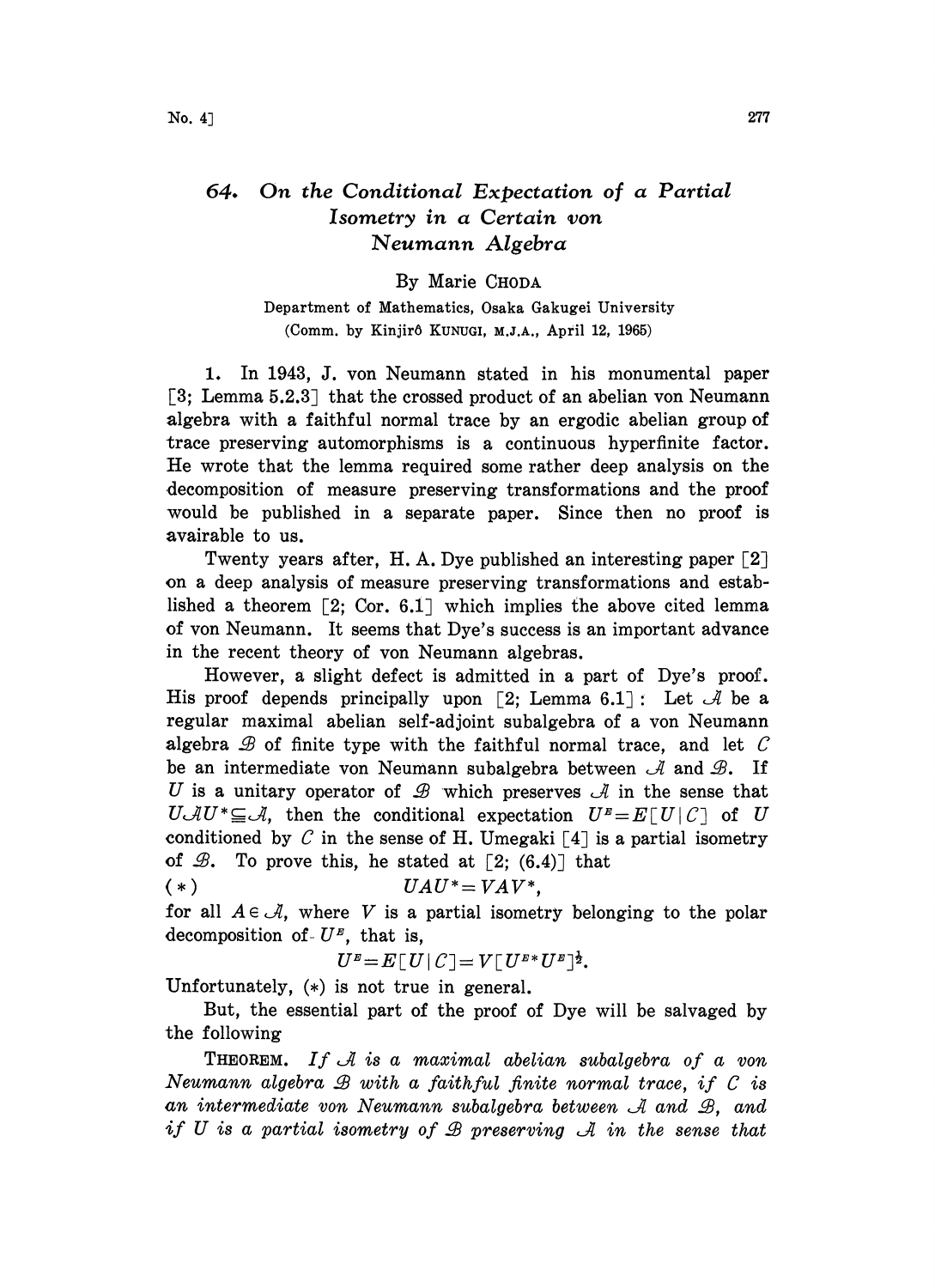## $278$  [Vol. 41,

 $U \mathcal{A} U^* \subseteq \mathcal{A}$  and  $U^* \mathcal{A} U \subseteq \mathcal{A}$ ,<br>al expectation  $U^* = E[U|C]$  c then the conditional expectation  $U^{\mu}=E[U|C]$  conditioned by C is a partial isometry of C preserving  $\mathcal{A}$ . a partial isometry of  $C$  preserving  $\mathcal{A}$ .

2. According to the investigation  $\lceil 4 \rceil$  of Umegaki, the conditional expectation  $A\rightarrow A^{\mu}$  is a positive linear adjoint preserving mapping which satisfies

(1)  $(BC)^{\underline{p}} = B^{\underline{p}}C$ , for  $B \in \mathcal{B}$  and  $C \in \mathcal{C}$ .

By (1) and the fact that  $A \subseteq C$ , we have

(2)  $U^{\mu}A=(UA)^{\mu}=(UU^*UA)^{\mu}=(UAU^*U)^{\mu}=UAU^*U^{\mu},$ 

(2)  $U^{\mu}A=(UA)^{\mu}=(UU^*UA)^{\mu}=(UAU^*U)^{\mu}=UAU^*U^{\mu},$ <br>for all  $A\in\mathcal{A}$ . Let S be the absolute of  $U^{\mu}$ , i.e.,  $S=[U^{\mu*}U^{\mu}]^{\frac{1}{2}}$ . By (2) and  $U^{*E} = U^{E*}$ , we have  $S^2A = AS^2$  for all  $A \in \mathcal{A}$ , and so  $S^2 \in \mathcal{A}$  by the maximal abelian character of  $\mathcal{A}$ . Consequently, we have  $S \in \mathcal{A}$ . Let

(3)  $U^E = VS$ be the polar decomposition of  $U^E$ . Substitute VS for  $U^E$  in (2), we have  $UAU*VS = VSA$ . Then

 $AU^*VS = AU^*UUVS = U^*UAU^*VS = U^*VSA,$ 

for all  $A \in \mathcal{A}$ . Therefore  $U^*VS$  belongs to  $\mathcal A$  since  $\mathcal A$  is maximally abelian, and so by (3)

$$
U^*V\!S\!=\!(U^*V\!S)^{\mathbf{E}}\!=\!(U^*U^{\mathbf{E}})^{\mathbf{E}}\!=\!U^{*\mathbf{E}}U^{\mathbf{E}}\!=\!S^{\mathbf{2}}\!.
$$

Hence,

 $S^4 = SV^* UU^* VS = U^{*E} UU^* VS = (U^* UU^*)^E U^E = U^{*E} U^E = S^2.$ which shows that  $S^2$  is a projection. Therefore S is a projection since S is non-negative. Because  $V^*V$  is the support of S, we have  $S=$  $V^*V$  and

$$
U^{\scriptscriptstyle B}\!=\!V\!S\!=\!VV^*V\!=\!V\textit{.}
$$

 $U^{\mu} = VS = VV^*V = V.$ <br>This proves the first half of the theorem.

3. Let us now return to the lemma of Dye. By the theorem,  $U^{\mu}$  is a partial isometry when U is unitary. Let us put  $E=V^*V$ and  $F=VV^*$ . If we substitute V for  $U^{\mu}$  in (2), then we have  $VA = UAU*V$ , whence we have

 $VAV^* = UAU^*VV^* = UAU^*F.$ 

Therefore,  $(*)$  must be replaced by

(\*\*)  $(UAU^*)F = VAV^*$ ,

for all  $A \in \mathcal{A}$ . Since  $A \rightarrow UAU^*$  is an automorphism of  $\mathcal A$  and F is a projection of  $\mathcal{A}$ , we have

$$
V \mathcal{A} V^* = \mathcal{A} F \subseteq \mathcal{A}.
$$

By the same argument applied to  $U^*$ , we have also  $V^* \mathcal{A} V \subseteq \mathcal{A}$ . Therefore the conditional expectation  $V$  of the given unitary  $U$ conditioned by an intermediate subalgebra C preserves  $\mathcal A$  and the essential part of the lemma of Dye is obtained. The proof of the second part of the theorem is completely analogous.